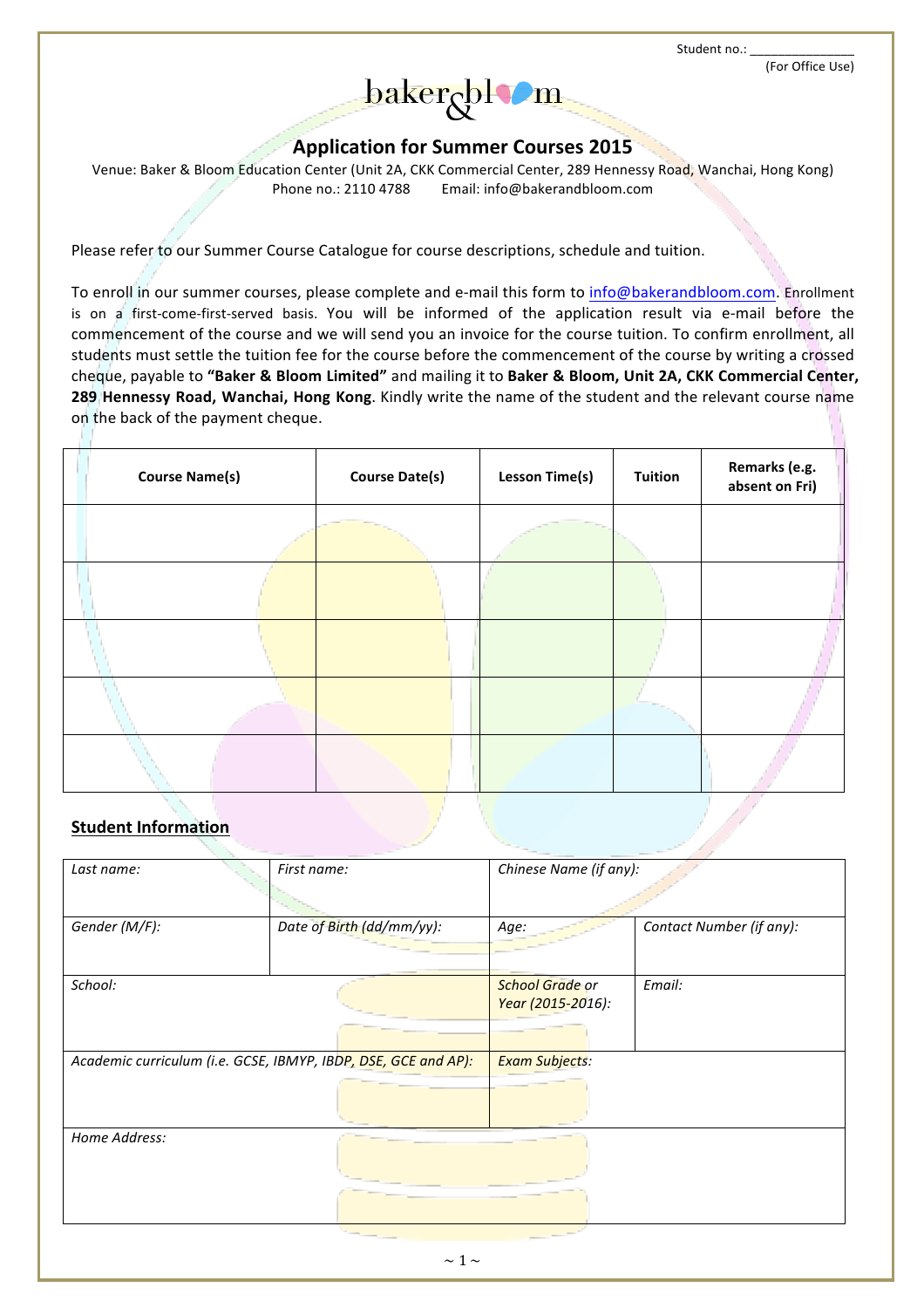|                                                                                                                 |               |                                                                                                  | (For Office Use)         |  |  |  |  |  |
|-----------------------------------------------------------------------------------------------------------------|---------------|--------------------------------------------------------------------------------------------------|--------------------------|--|--|--|--|--|
| Parent / Guardian's Name:                                                                                       | Relationship: | Parent's Email:                                                                                  | Parent's Contact Number: |  |  |  |  |  |
|                                                                                                                 |               |                                                                                                  |                          |  |  |  |  |  |
| Does your child have any special educational needs (e.g. dyslexia, ADHD, Autism Spectrum Disorders, giftedness, |               |                                                                                                  |                          |  |  |  |  |  |
|                                                                                                                 |               | emotional and behavioral difficulties, etc.) which require the attention of Baker & Bloom staff? |                          |  |  |  |  |  |
| If so, please state below and feel free to explain:                                                             |               |                                                                                                  |                          |  |  |  |  |  |
|                                                                                                                 |               |                                                                                                  |                          |  |  |  |  |  |
| How did you hear about Baker & Bloom? (Name of referrer, if any):                                               |               |                                                                                                  |                          |  |  |  |  |  |

# **Emergency Contact Information**

| <b>Family Name:</b> | Given Name:       | Relationship: |
|---------------------|-------------------|---------------|
| Tel no. (main):     | Tel no. (mobile): | Email:        |

# **Terms and Conditions**

a. Enrollment and Tuition

If full payment for the summer courses is not received by the time of the student's first class, Baker & Bloom reserves the right to discontinue participation of the student until full payment has been received. Kindly confirm your course choice and schedule before payment since our summer course tuition fees are non-refundable and non-transferable. Course'schedule and availability are subject to change without prior notice.

b. Cancellation and Refund

Baker & Bloom reserves the right to cancel and refund any class and to cancel an enrollment for any reason we see appropriate and issue a full refund for the remaining classes. Baker & Bloom also reserves the right to suspend any student who disrupts a class by his or her unacceptable behavior without refund.

## c. Make-up Class Arrangements:

In the event that a student cannot attend any of the summer class schedule, no make-up class will be scheduled for such absence. Missed classes are non-refundable and non-transferable between students or courses.

d. Arrangements for inclement weather conditions

Classes will be cancelled when Typhoon Signal 8 or Black Rainstorm Signal is in force. In cases when such weather signals are lowered two hours before the scheduled start time of the class, students are expected to attend class as usual. We do not schedule make-up-classes or offer refunds for classes cancelled due to inclement weather conditions.

### e. Rights

All Baker & Bloom's materials are strictly limited to use by our-current students and must not be reproduced, republished, distributed or otherwise exploited in any manner without Baker & Bloom's prior written consent. Baker & Bloom's name, logo and all related trademarks are the property of Baker & Bloom Limited and cannot be used without Baker & Bloom's prior written consent. Soliciting our employees and staff outside Baker & Bloom without Baker & Bloom's permission is strictly forbidden.

### f. Disclaimer

Unless notified in writing by the parent, we reserve the right to use the work, photos, sound recordings and videos of our students on Baker & Bloom's website, blog, teaching and marketing material.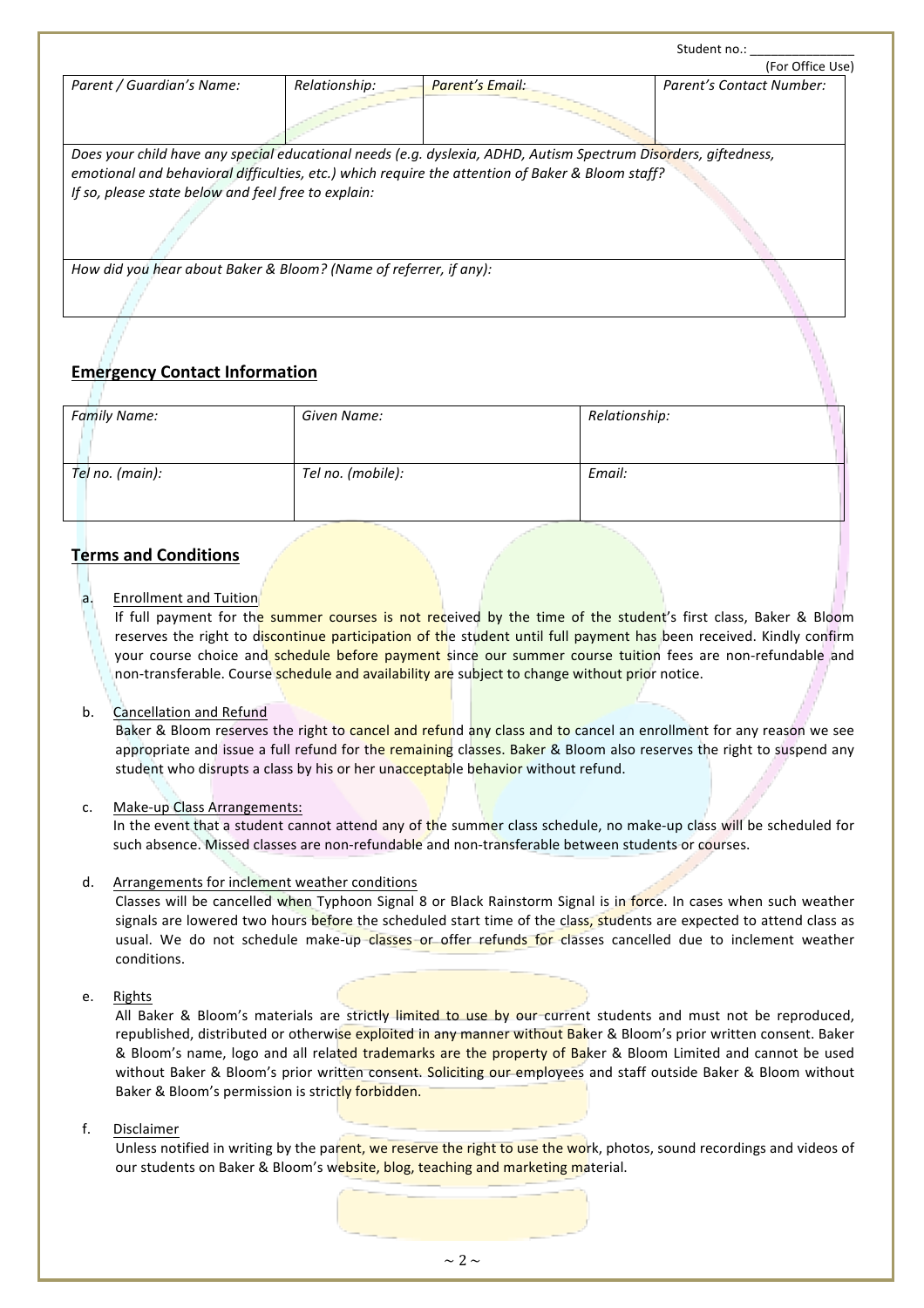(For Office Use)

#### g. Parent Consent

I consent to my son or daughter named undertaking activities and responsibilities with Baker & Bloom during the summer semester, including participation of any outdoor learning activities and field trips organized by Baker & Bloom during or outside class time.

#### h. Privacy Policy

Baker & Bloom is committed to ensuring the privacy and security of the personal data it holds. We aim to meet this commitment by implementing the principles and requirements of the Personal Data (Privacy) Ordinance of the HKSAR. By voluntarily choosing to provide your personal information through our application form, you are permitting Baker & Bloom to store, maintain, process and use this information in accordance with this statement, for purposes such as sending information in regards to our products and services, events, promotions and other activities which may be of interest to you. It is entirely voluntary for you to provide your personal information. However, failure to do so may result in our inability to process your request fully and to provide facilities and services.

Personal data supplied to Baker & Bloom will be kept confidential and are accessible only to tutors and staff providing services to you. We will also take all reasonably practicable steps to erase your personal data that are no longer required for the purposes for which the data were originally collected. You are entitled to request access to, correction of your personal information, or review the privacy policy of Baker & Bloom at any time by contacting us at info@bakerandbloom.com.

### I hereby give my consent, and acknowledge by my signature that I have read and I agree to all of the **above.**

 $\Box$  By checking this box, you are agreeing to our privacy policy as stated above.

| Name of Parent | <b>Signature of Parent</b> | Date |                          |
|----------------|----------------------------|------|--------------------------|
|                |                            |      |                          |
|                |                            |      | Updated on 30 April 2015 |
|                |                            |      |                          |
|                |                            |      |                          |
|                |                            |      |                          |
|                |                            |      |                          |
|                |                            |      |                          |
|                |                            |      |                          |
|                |                            |      |                          |
|                |                            |      |                          |
|                | $\sim$ 3 $\sim$            |      |                          |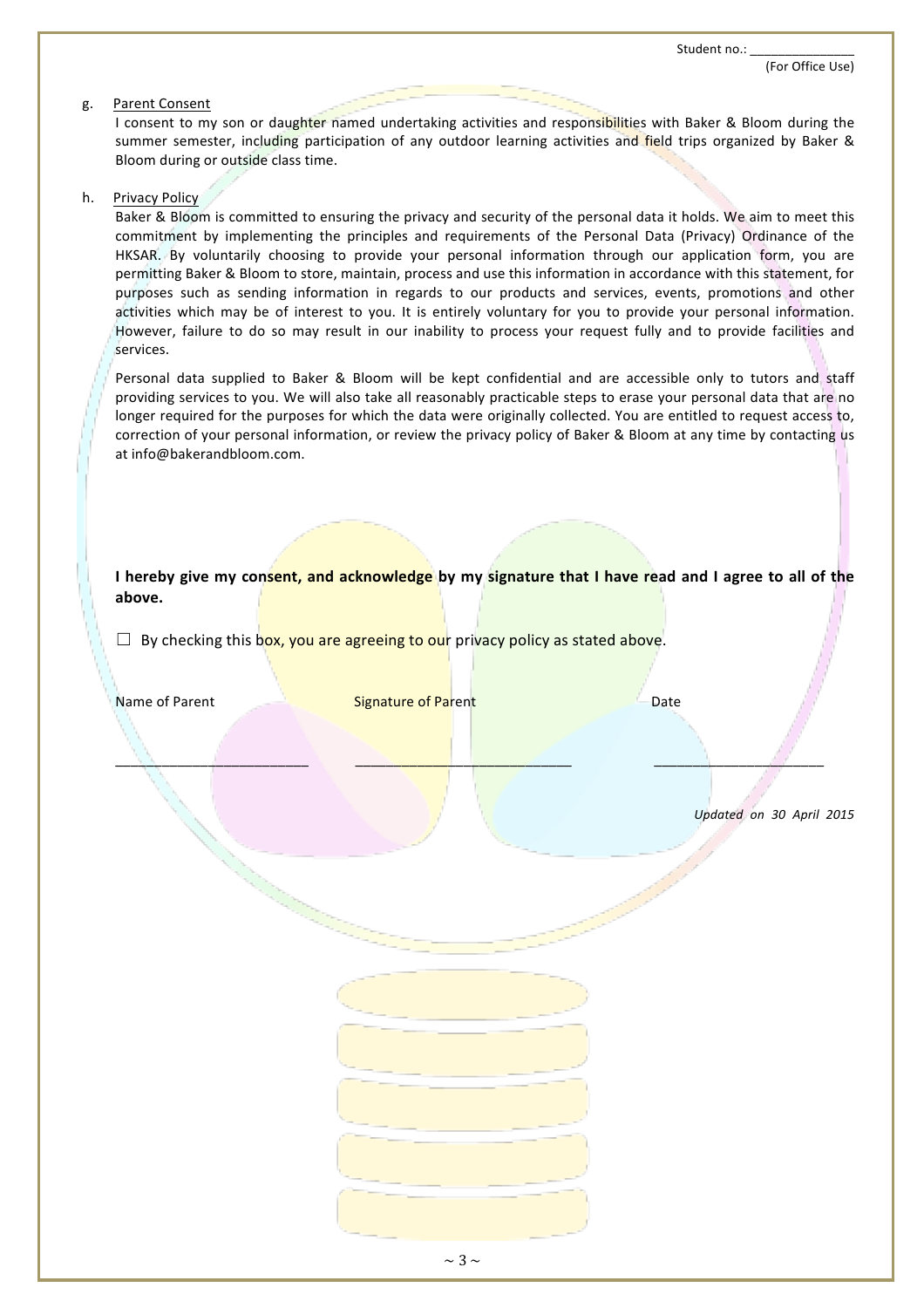$\ensuremath{\mathsf{baker}}\xspace\ensuremath{\mathsf{bil}}\xspace\ensuremath{\mathsf{O}}\xspace\ensuremath{\mathsf{m}}\xspace$ 

# **Baker & Bloom Summer Schedule**

| <b>WEEK</b>    | Mon                                                                                           | Tue                                                                                  | Wed                                                                             | Thur                                                                                          | Fri  | Sat  | Sun  |
|----------------|-----------------------------------------------------------------------------------------------|--------------------------------------------------------------------------------------|---------------------------------------------------------------------------------|-----------------------------------------------------------------------------------------------|------|------|------|
|                | 22/6                                                                                          | 23/6                                                                                 | 24/6                                                                            | 25/6                                                                                          | 26/6 | 27/6 | 28/6 |
| $\mathbf{1}$   |                                                                                               | G3-5 inspirED Global Leader: Money, Mon-Fri 11:00-1:00pm                             |                                                                                 |                                                                                               |      |      |      |
|                |                                                                                               | G3-5 Fever Pitch: Writing for Football Lovers, Mon-Fri 3:30-5:30pm                   |                                                                                 |                                                                                               |      |      |      |
|                |                                                                                               | G6-8 inspirED Global Leader: Behind the Veil, Mon-Fri 4:00-6:00pm                    |                                                                                 |                                                                                               |      |      |      |
|                |                                                                                               | G6-8 The Writing's on the Wall-E: Exploring the Film's Messages, Mon-Wed 2:00-4:00pm |                                                                                 |                                                                                               |      |      |      |
|                | 29/6                                                                                          | 30/6                                                                                 | 1/7                                                                             | 2/7                                                                                           | 3/7  | 4/7  | 5/7  |
|                | G1-2 English Adventures: Heroes and Villains,<br>Mon-Tue & Thur-Fri 1:00-3:00pm               |                                                                                      |                                                                                 | G1-2 English Adventures: Heroes and Villains,<br>Mon-Tue & Thur-Fri 1:00-3:00pm               |      |      |      |
| $\overline{2}$ | G3-5 Minecraft Writing,<br>Mon-Tue & Thur-Fri 4:00-6:00pm                                     |                                                                                      |                                                                                 | G3-5 Minecraft Writing, Mon-Tue & Thur-Fri 4:00-6:00pm                                        |      |      |      |
|                | G4-6 Food: The Junior Gourmet,<br>Mon 11:00-1:00pm, Tue 11:00-5:00pm<br>Thur-Fri 11:00-1:00pm |                                                                                      | PUBLIC HOLIDAY                                                                  | G4-6 Food: The Junior Gourmet,<br>Mon 11:00-1:00pm, Tue 11:00-5:00pm<br>Thur-Fri 11:00-1:00pm |      |      |      |
|                | G6-8 inspirED Super Learner, Mon-Tue 3:00-5:00pm                                              |                                                                                      |                                                                                 |                                                                                               |      |      |      |
|                | 6/7                                                                                           | 7/7                                                                                  | 8/7                                                                             | 9/7                                                                                           | 10/7 | 11/7 | 12/7 |
|                |                                                                                               | G1-2 English Adventures: Alice in Wonderland, Mon-Fri 11:00-1:00pm                   |                                                                                 |                                                                                               |      |      |      |
|                | G3-5 Wonder Book Club, Mon-Fri 3:30-5:30pm                                                    |                                                                                      |                                                                                 |                                                                                               |      |      |      |
|                | G4-6 inspirED Super Learner, Mon-Wed 1:00-3:00pm                                              |                                                                                      |                                                                                 |                                                                                               |      |      |      |
| 3              | G5-7 Sherlock: Writing about the Legend, Mon-Wed 3:30-5:30pm                                  |                                                                                      |                                                                                 |                                                                                               |      |      |      |
|                | G6-9 Physics and<br><b>Engineering of Model</b><br>Aircrafts, Mon, Wed, Thur<br>9:30-11:30am  |                                                                                      | G6-9 Physics and Engineering of Model Aircrafts,<br>Mon, Wed, Thur 9:30-11:30am |                                                                                               |      |      |      |
|                | G8-11 Social Entrepreneurship Program Part 1, Mon-Fri 10:00-5:00pm (Venue: Cocoon)            |                                                                                      |                                                                                 |                                                                                               |      |      |      |
|                | G11-12 IB Plus: History, Tue-Fri 3:30-5:30pm                                                  |                                                                                      |                                                                                 |                                                                                               |      |      |      |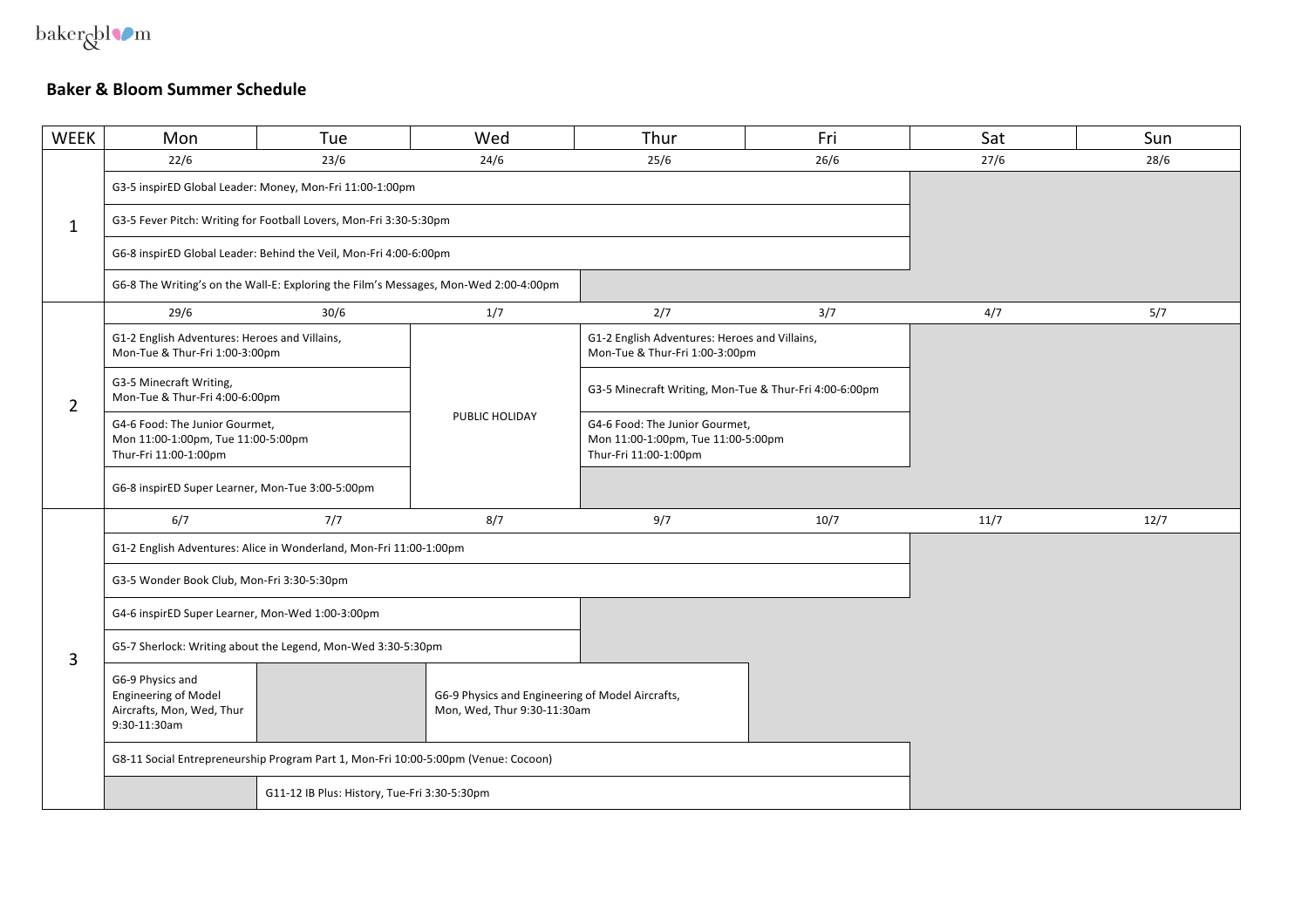$\ensuremath{\mathsf{baker}}\xspace_\mathsf{Q}\xspace\ensuremath{\mathsf{bl}}\xspace\ensuremath{\mathsf{O}}\xspace\ensuremath{\mathsf{m}}\xspace$ 

| <b>WEEK</b> | Mon                                                                              | Tue                                                                                | Wed                                                                                        | Thur | Fri  | Sat  | Sun  |
|-------------|----------------------------------------------------------------------------------|------------------------------------------------------------------------------------|--------------------------------------------------------------------------------------------|------|------|------|------|
|             | 13/7                                                                             | 14/7                                                                               | 15/7                                                                                       | 16/7 | 17/7 | 18/7 | 19/7 |
|             |                                                                                  | G1-2 Reading Roald Dahl 1: Esio Trot, Mon-Wed 11:00-1:00pm                         |                                                                                            |      |      |      |      |
|             |                                                                                  | G3-5 inspirED Global Leader: The Classroom for Peace, Mon-Fri 11:00-1:00pm         |                                                                                            |      |      |      |      |
| 4           |                                                                                  | G6-8 Exploring Maps: Charting the Unchartered, Mon-Wed 11:00-1:00pm                |                                                                                            |      |      |      |      |
|             |                                                                                  | G6-8 Ethics: Moral Agents, Tue-Fri 3:00-5:00pm                                     |                                                                                            |      |      |      |      |
|             |                                                                                  | G8-11 Social Entrepreneurship Program Part 2, Mon-Sat 10:00-5:00pm (Venue: Cocoon) |                                                                                            |      |      |      |      |
|             | 20/7                                                                             | 21/7                                                                               | 22/7                                                                                       | 23/7 | 24/7 | 25/7 | 26/7 |
|             | G1-3 English Adventures: Frozen, Mon-Fri 1:00-3:00pm                             |                                                                                    |                                                                                            |      |      |      |      |
|             |                                                                                  | G4-6 Writing on Big Hero 6: Exploring the Japanese Themes, Mon-Fri 1:00-3:00pm     |                                                                                            |      |      |      |      |
|             | G4-6 Book Club: The Penderwicks, Mon-Fri 3:30-5:30pm                             |                                                                                    |                                                                                            |      |      |      |      |
|             | G6-8 Eureka! - Inventors' Camp, Mon-Fri 11:00-1:00pm                             |                                                                                    |                                                                                            |      |      |      |      |
| 5           |                                                                                  | G6-9 inspirED Global Leader: War and Peace, Mon-Fri 2:00-4:00pm                    |                                                                                            |      |      |      |      |
|             | G7-9 Sherlock: Writing about the Legend, Mon-Fri 3:30-5:30pm                     |                                                                                    |                                                                                            |      |      |      |      |
|             | G9-10 GCSE English Bootcamp, Mon-Fri 4:30-6:30pm                                 |                                                                                    |                                                                                            |      |      |      |      |
|             | G10-12 Writing Through the Lens, Mon-Fri 2:00-4:00pm                             |                                                                                    |                                                                                            |      |      |      |      |
|             | G11-12 UK University Admissions: Personal Statement Writing, Mon-Fri 6:30-8:30pm |                                                                                    |                                                                                            |      |      |      |      |
|             |                                                                                  |                                                                                    | G9-12 The Art of the Start: An Introduction to<br>Entrepreneurship, Sat-Sun 10:00am-1:00pm |      |      |      |      |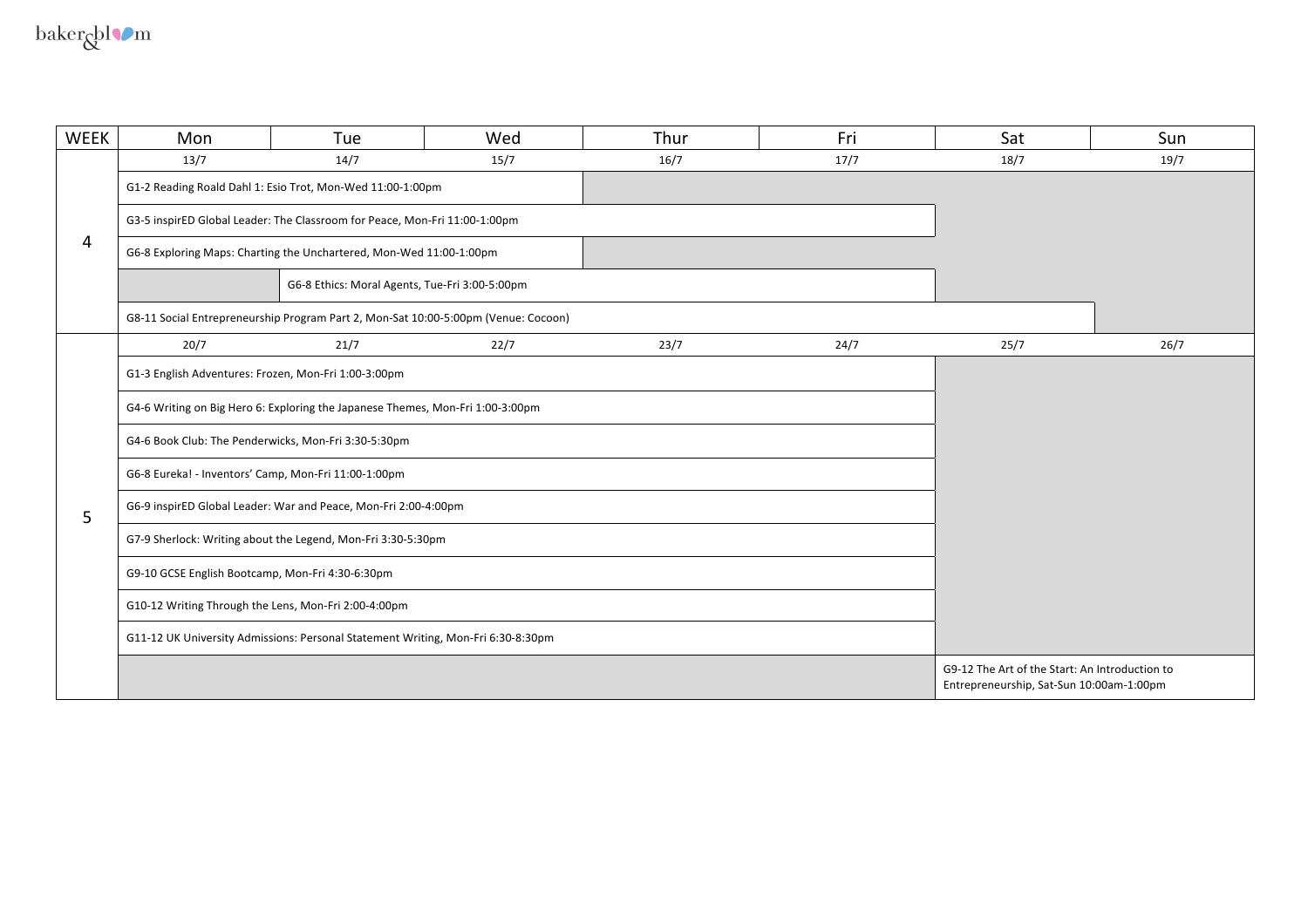baker $\&$ l $\bullet$ m

| <b>WEEK</b>    | Mon                                                                           | Tue                                                                          | Wed  | Thur | Fri  | Sat                                                           | Sun                                                      |
|----------------|-------------------------------------------------------------------------------|------------------------------------------------------------------------------|------|------|------|---------------------------------------------------------------|----------------------------------------------------------|
|                | 27/7                                                                          | 28/7                                                                         | 29/7 | 30/7 | 31/7 | 1/8                                                           | 2/8                                                      |
|                |                                                                               | G1-2 Reading Roald Dahl 2: The Magic Finger, Mon-Wed 11:00-1:00pm            |      |      |      |                                                               |                                                          |
|                | G3-5 Fairy Tale Writing, Mon-Fri 11:00-1:00pm                                 |                                                                              |      |      |      |                                                               |                                                          |
|                |                                                                               | G4-6 Minecraft Series: Survival of the Fittest Mon-Fri, 1:00-3:00pm          |      |      |      |                                                               |                                                          |
|                | G6-8 Writing Through the Lens, Mon-Fri 11:00-1:00pm                           |                                                                              |      |      |      |                                                               |                                                          |
|                | G6-8 inspirED Super Learner, Mon-Fri 1:00-3:00pm                              |                                                                              |      |      |      |                                                               |                                                          |
| 6              |                                                                               | G6-9 inspirED Global Leader: Multicultural Hong Kong, Mon-Fri 3:30-5:30pm    |      |      |      |                                                               |                                                          |
|                | G9-10 Building Blogs, Mon-Fri 3:00-5:00pm                                     |                                                                              |      |      |      |                                                               |                                                          |
|                |                                                                               | G11-12 Research and Academic Writing: IB Extended Essay, Mon-Fri 3:30-5:30pm |      |      |      |                                                               |                                                          |
|                | G11-12 US College Admissions: Personal Statement Writing, Mon-Fri 6:30-8:30pm |                                                                              |      |      |      |                                                               |                                                          |
|                |                                                                               |                                                                              |      |      |      | G11-12 inspirED Super Learner, Sat-Sun 10:00-1:00pm           |                                                          |
|                |                                                                               |                                                                              |      |      |      | G11-12 UK University Admissions: UCAS,<br>Sat-Sun 2:00-5:00pm |                                                          |
|                | 3/8                                                                           | 4/8                                                                          | 5/8  | 6/8  | 7/8  | 8/8                                                           | 9/8                                                      |
|                |                                                                               | G3-5 inspirED Global Leader: Money, Mon-Fri 10:30-12:30pm                    |      |      |      |                                                               |                                                          |
|                | G3-5 Writing for Fashion Lovers, Mon-Fri 1:00-3:00pm                          |                                                                              |      |      |      |                                                               |                                                          |
|                | G5-8 Art and Creative Writing, Mon-Fri 11:00-1:00pm                           |                                                                              |      |      |      |                                                               |                                                          |
| $\overline{7}$ | G6-8 US Boarding School Prep, Mon-Fri 1:00-3:00pm                             |                                                                              |      |      |      |                                                               |                                                          |
|                |                                                                               | G6-9 inspirED Global Leader: Liberal Studies, Mon-Fri 3:30-5:30pm            |      |      |      |                                                               |                                                          |
|                | G9-10 GCSE English Bootcamp, Mon-Fri 4:30-6:30pm                              |                                                                              |      |      |      |                                                               |                                                          |
|                |                                                                               |                                                                              |      |      |      | Sat-Sun 10:00-1:00pm                                          | G6-8 SSAT Booster: Verbal and Reading Comprehension,     |
|                |                                                                               |                                                                              |      |      |      | Bootcamp, Sat-Sun 2:00-5:00pm                                 | G11-12 UK College Admissions: Personal Statement Writing |